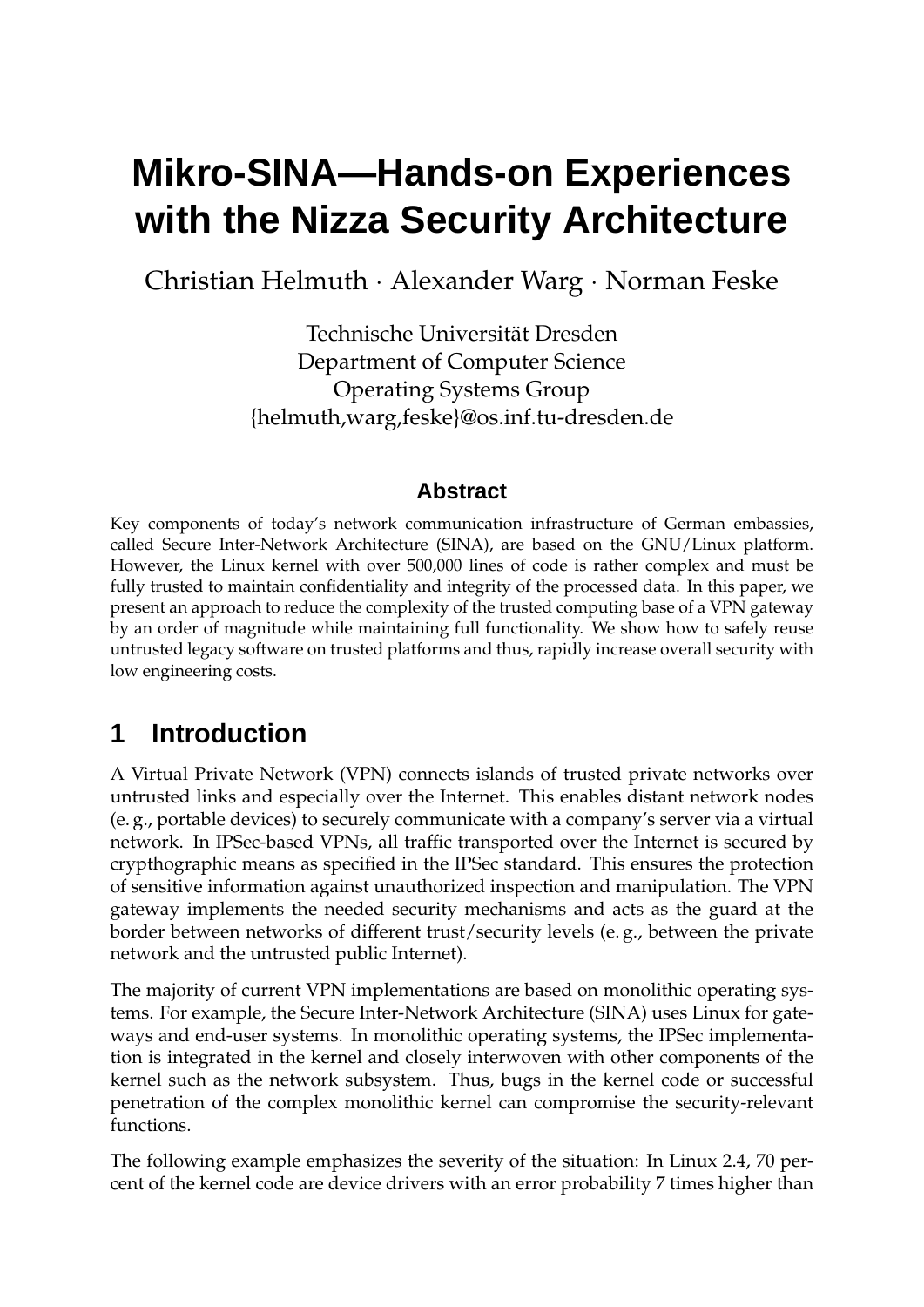

**Fig. 1:** Nizza Security Architecture. The picture illustrates the overall architecture of Nizza. The box at the bottom contains the microkernel and the basic trusted services.

in other kernel modules [5]. This huge amount of code has unrestricted access to all data structures and functions of the kernel.

We aim at reducing the complexity of the trusted software of the SINA VPN gateway by an order of magnitude. This will enable cost-efficient high-level evaluation and application in high-assurance scenarios. Therefore, we use components and concepts of the Nizza security architecture that shall be introduced in the following section. Section 3 explains our VPN-gateway design and implementation in detail, followed by an overview of related work and the conclusion in the final section.

# **2 Nizza Security Architecture**

### **2.1 Overview**

The foundation of Mikro-SINA are concepts and techniques of the Nizza security architecture. In the following, we shortly present the key concepts that are important to understand Mikro-SINA and refer you to the original paper [7] for details. The main goal of Nizza (and also Mikro-SINA) is to keep the trusted computing base (TCB) of security-sensitive applications as small as possible.

The core concept inherent to Nizza is the (fine-grained) isolation of protection domains. To achieve this, the architectural basis of Nizza is the L4/Fiasco microkernel. It provides a small set of features: Address spaces for isolation, message passing primitives, and threads. Device drivers are not part of the kernel and run in private protection domains atop Fiasco. The limitation of the functionality of the microkernel keeps the complexity of the software running in privileged processor mode as small as 15,000 lines of code (LOC) C++. This and the conceptual nonextensibility of the kernel code lead to systems considered more robust and secure.

For the implementation of real-world applications, microkernel primitives alone are insufficient. Therefore, the Nizza architecture includes a layer of trusted services as depicted in Figure 1. Nizza's trusted service components are small (in complexity means) and are executed within separate protection domains.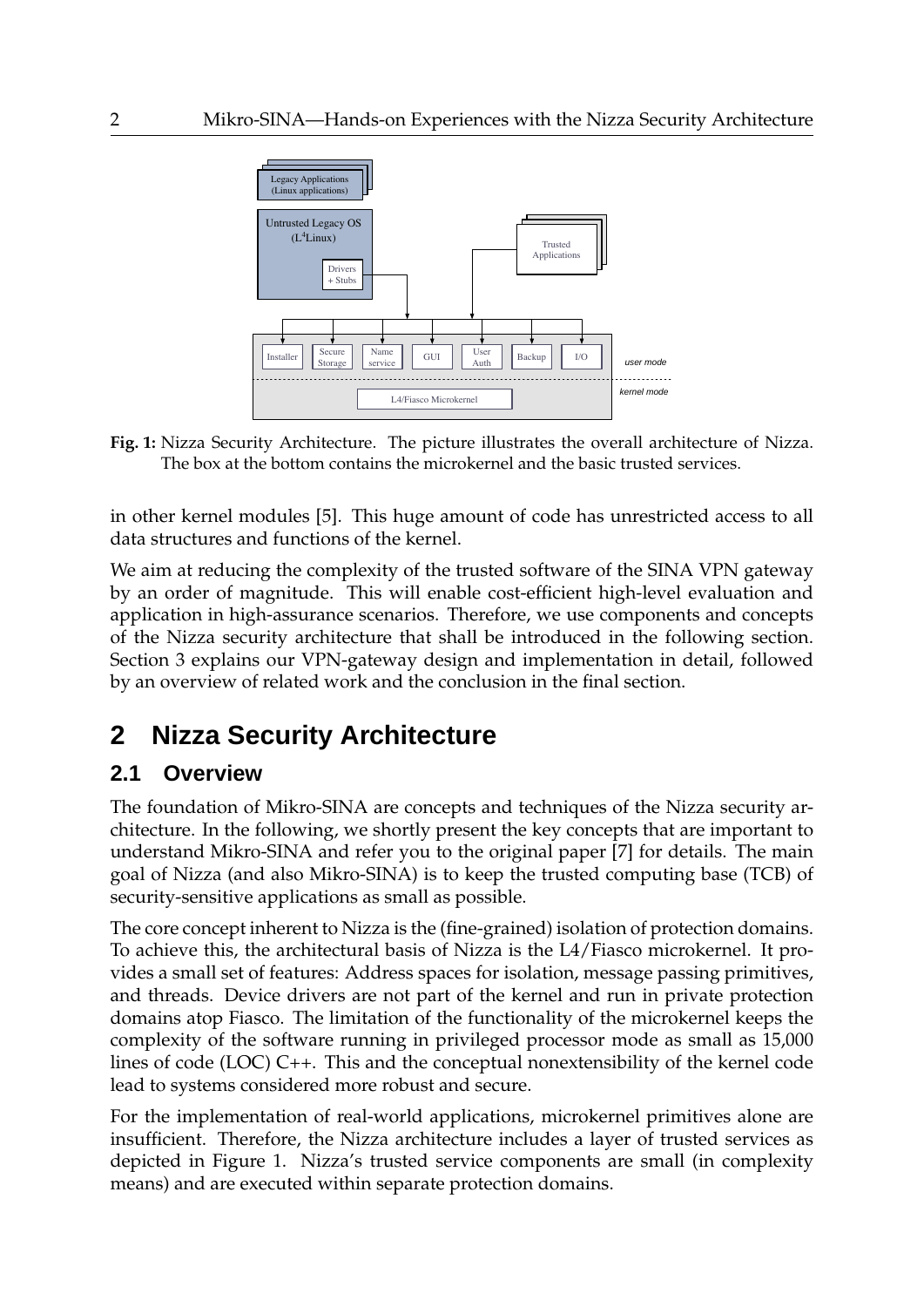An exemplary trusted service of Nizza is a windowing server providing the trusted path from the application to the user. For the deployment of a trusted platform as defined by the Trusted Computing Group (TCG) [1], the architecture also includes an installer that allows to install, control, and attest new trusted applications, a secure storage module, and a user authentication component.

### **2.2 Trusted Wrappers**

An important aspect of Nizza is the reuse of untrusted legacy software to meet the requirement for small additional engineering costs. Legacy software in our context are applications as well as operating systems and device drivers. Our prime example is  $L^4$ Linux, a port of the Linux kernel to the L4 microkernel interface [6] that runs as a user-mode program. The design template of trusted wrappers as described by Hohmuth and others in [8] enables us to even use untrusted code for trusted services. Trusted wrappers come in two flavours, the *sandbox wrappers* and the *perimeter wrappers*.

The sandbox wrappers completely encapsulate system components based on untrusted code to prevent leakage of information. Sandboxing makes it possible to have untrusted code work on unprotected data, for example for converting data formats or for running legacy applications on classified data. Components wrapped in this way are comparable to dedicated isolated hosts for security-critical tasks.

On the other hand, perimeter wrapping is used for untrusted components that communicate with the outside world. These components must never see unprotected (unencrypted) data. Such components typically reside at the border of the system (e.g., network connections or storage media). Perimeter wrapping originates from networksecurity techniques with the prominent example of VPN tunneling.

# **2.3 Communication Control**

In Nizza, all components use cross-domain communication primitives provided by the microkernel. These primitives are message-based inter-process communication (IPC) and shared memory. Therefore, the microkernel is able to restrict interaction of domains and thereby enforces system policies [10]. These policies are defined by trusted services using microkernel primitives.

Address spaces and IPC control effectively isolate threads inside the system. Nevertheless, device drivers may circumvent domain boundaries via Busmaster Direct Memory Access (DMA) devices in current computer systems as described in [7]. The paper proposes several approaches to fully or partially prevent this kind of attacks or faults. Until proper protection from Busmaster DMA attacks is applied, device drivers must be regarded as trusted and reuse of legacy code is impractical. Otherwise, malicious code may compromise sensitive data or system integrity.

Another aspect are covert channels among Nizza components. We did not extensively investigate this issue. However, solutions described in several publications, for example [9], can be adopted to Nizza.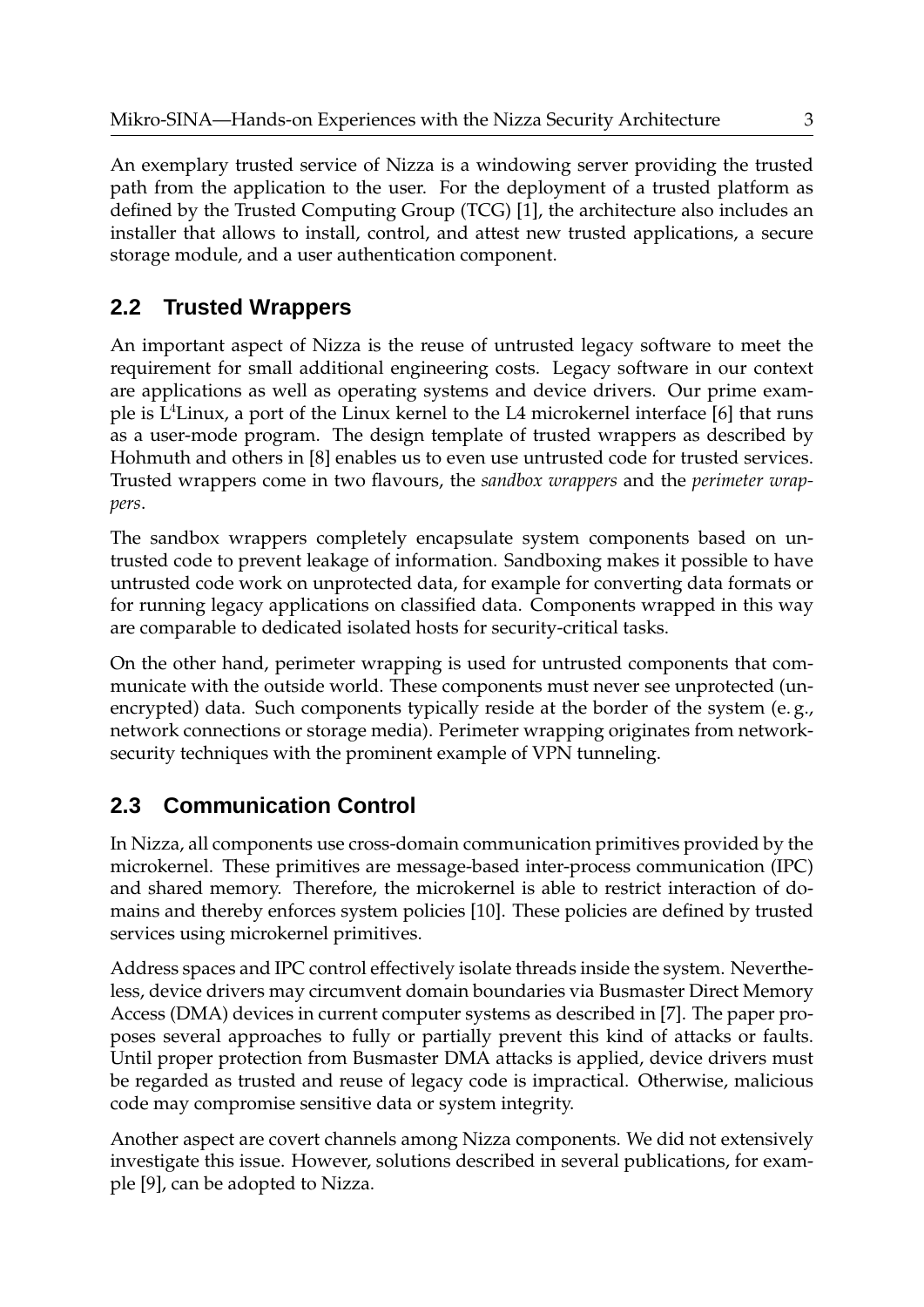### **2.4 Terminology for security categories**

There is some divergent terminology in the security community about the definitions of the three security categories. In the remainder of the paper, we use the following definitions from [8]:

#### • **Confidentiality**

Only authorized users (entity, principal, etc.) can access information (data, programs, etc.).

• **Integrity**

Either information is current, correct, and complete, or it is possible to detect that these properties do not hold.

#### • **Availability**

Data is available when and where an authorized user needs it.

# **3 Mikro-SINA VPN**

In the following we shall describe our design of the VPN gateway and how we reduce the trusted computing base for this application.

# **3.1 Architecture**

The *VPN border* between the private and the untrusted network logically splits the VPN implementation into the following functional parts:

- Processing sensitive (unencrypted) data
- Protecting sensitive data and maintaining policies
- Processing protected (encrypted) data only

We observed that the security-relevant functions of a VPN implementation—data protection and policy enforcement—are only a small fraction of the monolithic kernel (less than  $5\%$ ).

The Nizza architecture enables us to extract those IPSec-specific functions and execute them in a separate protection domain. This technique dramatically reduces the vulnerability of this sensitive functionality. We call this IPSec component *Viaduct* as it represents the actual connection point between the private network and the untrusted Internet. Beside the Viaduct, a VPN gateway requires network device drivers, IP packet processing including defragmentation, routing, and other basic networking functions for operation.

All the software components of the VPN gateway excluding the Viaduct must be assigned to either the private or the Internet side. Because both sides require general network functionality, we use two instances of  $L<sup>4</sup>$ Linux running on one machine for providing these functions. Each of these  $L<sup>4</sup>$  Linux instances is isolated through the microkernel and allowed to access one of the two physical network interface connectors (NIC) exclusively<sup>1</sup>. Therefore both instances are not able to communicate directly. The

<sup>&</sup>lt;sup>1</sup>While the Linux instances are untrusted, the current implementation of Mikro-SINA uses a set of trusted device drivers (running in their own address spaces). We have to trust these drivers because they use unrestricted DMA. See also Section 2.3 and [7].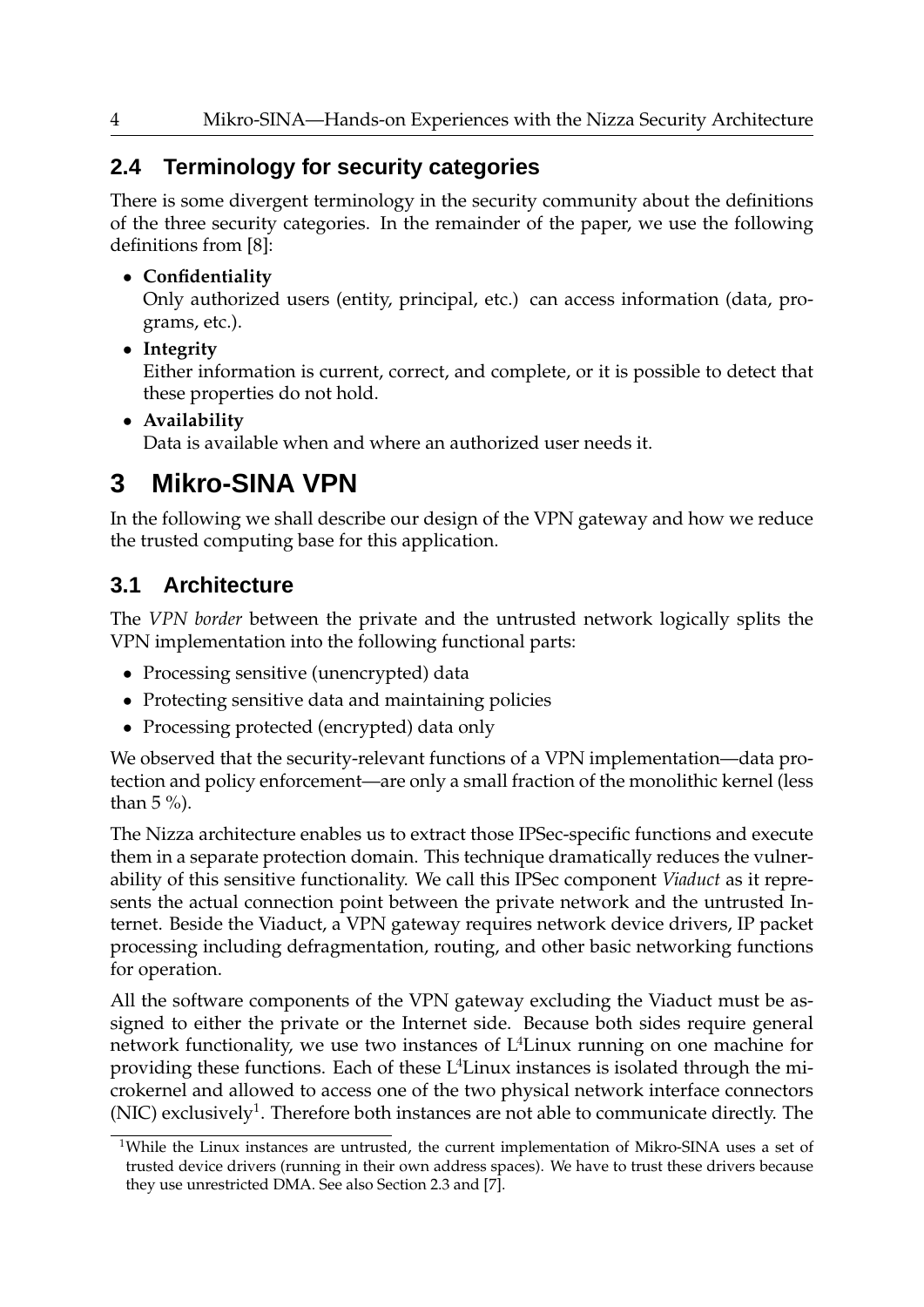

Fig. 2: Mikro-SINA Architecture overview. The illustration shows two L<sup>4</sup>Linux instances running atop the Fiasco microkernel and the basic trusted services (L4Env). Each  $L^4$ Linux instance can communicate with one NIC driver exclusively. Both instances are connected (indirectly) via the trusted Viaduct.

only way of passing data from either side to the other is the Viaduct, which enforces the security policy and protects sensitive data. The scenario is depicted in Figure 2.

Now that we have split the VPN software into distinct components, we can revisit the security measures for each component individually to verify that sensitive information remains protected against unauthorized inspection and manipulation. The Viaduct must be ultimately trusted regarding confidentiality and integrity of the processed data, therefore, its complexity is crucial. Our implementation comprises merely 5,000 LOC plus the used cryptography engine.

The L<sup>4</sup>Linux instance on the Internet side never observes sensitive information because sensitive data is protected by the Viaduct before leaving the VPN. Therefore we can safely regard this  $L^4$ Linux instance as untrusted with respect to confidentiality and integrity of sensitive data.

In contrast to the L<sup>4</sup>Linux instance of the Internet side, the L<sup>4</sup>Linux instance on the private side observes sensitive data. Nevertheless, network packets cannot leak to the Internet side because of the encapsulation. Thus, we do not need to trust this  $L^4$ Linux to meet confidentiality. With respect to integrity of the sensitive data, the private  $L<sup>4</sup>$ Linux needs to be trustworthy just as every component of the private network's infrastructure. The key point is that the private  $L<sup>4</sup>$  Linux instance cannot be attacked from the untrusted network because no unauthorized data from the untrusted network passes the Viaduct. In the case of unusual attacks from inside the VPN the VPN Box is vulnerable with respect to integrity. To overcome this, it is necessary to use techniques that shall be described in the next section (Section 3.2).

In summary, the basic architecture of our VPN gateway reduces the trusted computing base of the VPN gateway to the basic Nizza components plus the Viaduct. The overly complex functionality of a complete TCP/IP implementation is provided by untrusted legacy components without compromising our security objectives.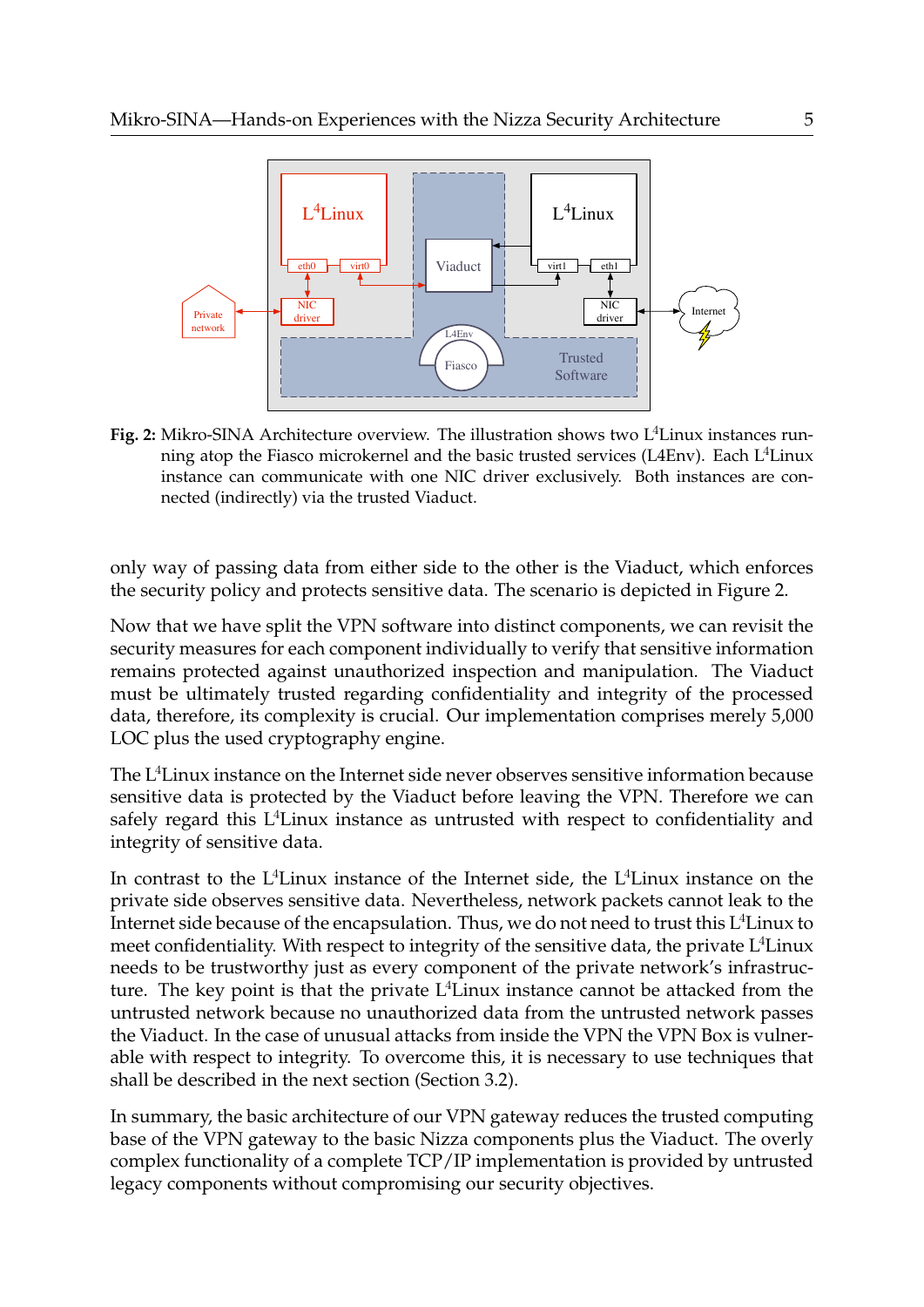# **3.2 Availability**

Up to now we did not investigate the security objective *availability*. For our scenario, we need to classify attacks against availability. The first class of such attacks aims at producing *overload* to throttle the quality of a service or even make it unusable. Attacks of the second class *crash* a system or components of a system to make it unusable.

To prevent overload attacks, communication protocols and state machines of protocol interpreters need to be designed to be robust against such attacks. For example, the replay window and the sequence number in the IPSec protocol protect the VPN implementation from CPU overload caused by an attacker resending encrypted packets. We have to consider this kind of attacks also in our local communication protocols among our components.

Examining crash attacks, our system seems to be worse than the original monolithic system, because we have twice the complexity of the untrusted  $L<sup>4</sup>$ Linux. However, attacks from the untrusted network can only affect the  $L<sup>4</sup>$ Linux on the public side, because packets that pass the Viaduct have to originate from another trusted VPN island. This means we are on a level equal to a monolithic Linux.

Attacks from within the VPN can only affect the  $L<sup>4</sup>$ Linux on the private side of the VPN gateway, because all traffic that passes the Viaduct to the public network is encrypted and therefore cannot crash the public  $L<sup>4</sup>$ Linux. Nevertheless, attacks from inside the VPN are not typical for VPN scenarios.

With the Nizza architecture, it is even possible to increase the robustness against crash attacks. In contrast to a monolithic system, we are able to reduce all the untrusted components on either side to their bare minimum. In our case we do not need to run any Linux application neither on the public nor on the private side. On the public side we need a complete network-protocol stack that must provide the transport protocols for the key-exchange (IKE) daemon and performs the packet reassembly (see Section 3.3) for the Viaduct. The IKE daemon is a trusted application that manages the exchange of cryptographic keys and protocol negotiation among the VPN gateways of a VPN.

On the private side, we have to consider the topology of the VPN. If the VPN is a single subnet without internal routers, the only functionality besides the NIC device driver is an address resolution protocol ( $ARP<sup>2</sup>$ ) implementation. The ARP implementation reads the destination IP address from the datagrams that leave the VPN gateway into the private network. However, we need no further functionality for processing IP packets. In the case of a complex VPN topology with internal subnets we need additional functionality for IP routing.

With the resulting architecture as depicted in Figure 3, we minimize the possibilities of denial-of-service attacks while still using complex untrusted software. From the untrusted Internet only the untrusted network-protocol stack can be attacked. Attacks that aim on other facilities of the Linux kernel, such as process management, user management, or file systems, are no longer possible.

<sup>&</sup>lt;sup>2</sup>ARP is used for translating IP addresses into link-layer addresses (e.g., Ethernet MAC addresses).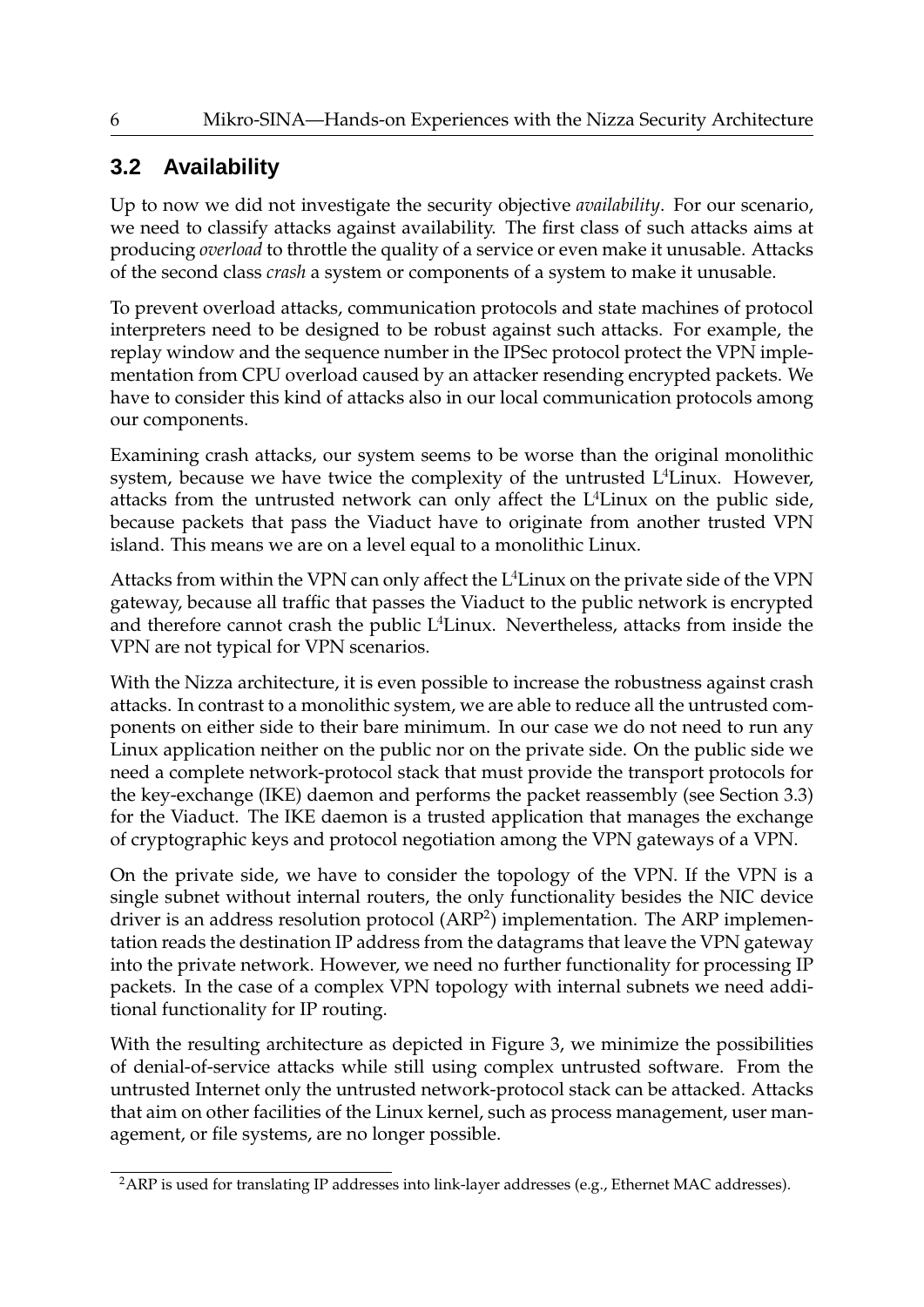

**Fig. 3:** Minimalized Mikro-SINA architecture. The private L<sup>4</sup>Linux is replaced by a small component that contains only the NIC driver and ARP handling. The public  $L^4$ Linux is replaced by the Flexible TCP/IP Stack (FLIPS). FLIPS is a port of the Linux IP-Stack to the Nizza platform. Its complexity with 80.000 LOC is significantly lower than that of L <sup>4</sup>Linux.

#### **3.3 Dataflow**

Next, we describe the data flow in Mikro-SINA in detail (Fig. 2). On each side, a trusted device driver transfers network packets between the physical network and the corresponding  $L^4$ Linux instance. We implemented custom  $L^4$ Linux driver stubs to attach the NIC to its  $L^4$ Linux as proposed in [7].

The private  $L^4$ Linux instance routes network packets arriving at eth0 to a pseudo device driver virt0 attached to the Viaduct and vice versa. In the minimized architecture (see Figure 3) the NIC driver provides the received packets directly to the Viaduct. The packet handling on the Internet side is more complex (Fig. 4). The Viaduct protects outgoing packets via cryptography and forwards them to pseudo device virt1 of the L<sup>4</sup>Linux at the Internet side. L<sup>4</sup>Linux performs further packet processing (e.g., fragmentation) and finally routes the packets to the Internet via eth1.

Incoming packets from the Internet may be fragmented on the way from one VPN gateway to another. These fragments cannot be processed by IPSec individually. The logic to reassemble fragmented IP datagrams is rather complex and does not need to be trustworthy. Therefore, packets must be reassembled before handing them over to the Viaduct. The L<sup>4</sup>Linux TCP/IP implementation performs the packet defragmentation before handing a packet from the IP layer to an upper-layer protocol (e. g., TCP, AH, ESP). Therefore, we use a pseudo IPSec protocol stub in L<sup>4</sup>Linux that forwards the packets to the Viaduct, which applies IPSec functions and sends them to the private L <sup>4</sup>Linux instance.

#### **3.4 Evaluation**

In the following, we evaluate our approach in terms of code complexity. We compare Mikro-SINA with monolithic Linux. A typical configuration of the Linux 2.4 kernel comprises about 500,000 LOC (with about 80,000 LOC accounting for the networking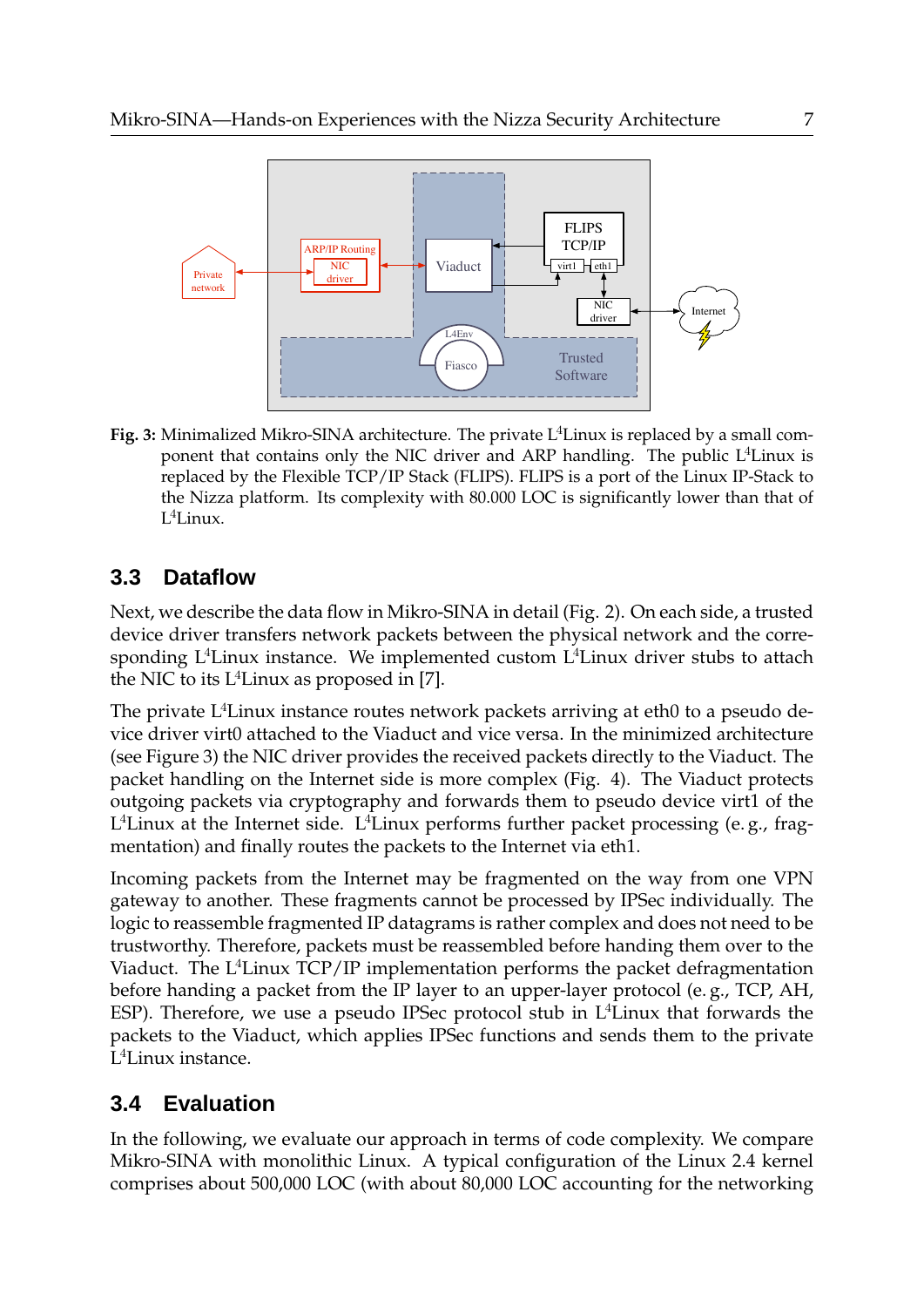

**Fig. 4:** A closer view of the flow of network packets on the Internet side of the Mikro-SINA VPN gateway. The IP stack of L<sup>4</sup>Linux reassembles fragmented IPSec packets before they are passed to the higher network layer (pseudo ESP destination). Thus, the Viaduct always receives IPSec packets that are ready to directly apply the needed cryptographic functions.

implementation $^3$ ). For Mikro-SINA, we focused our analysis on the complexity of the components that need to be trusted to meet the hard security requirements—integrity and confidentiality of private data. These components are:

- The microkernel (about 15,000 LOC)
- Basic resource managers (about 30,000 LOC)
- The Viaduct (about 5,000 LOC)

This leads to an overall complexity of merely 50,000 LOC for the TCB, which is an order of magnitude lower than that of the Linux kernel.

# **4 Related Work**

One of the most recent architectures that is comparable to Nizza is the Next-Generation Secure Computing Base (NGSCB) from Microsoft [2, 3].

NGSCB is an operating-system architecture that is quite similar to our Nizza security architecture. Microsoft uses a software architecture akin to our microkernel-based architecture. The microkernel is called Nexus in their publications. NGSCB supports Windows as legacy operating system and provides secure partitions for trusted applications. It is not clear to us whether NGSCB supports scenarios with multiple instances of a legacy operating system. In addition, there is no information on the facilities for cross-domain (cross-partition) communication and their efficiency, which is a precondition for fine-grained isolation of components.

<sup>&</sup>lt;sup>3</sup>These numbers are for vanilla Linux 2.4.28 without FreeS/WAN patches.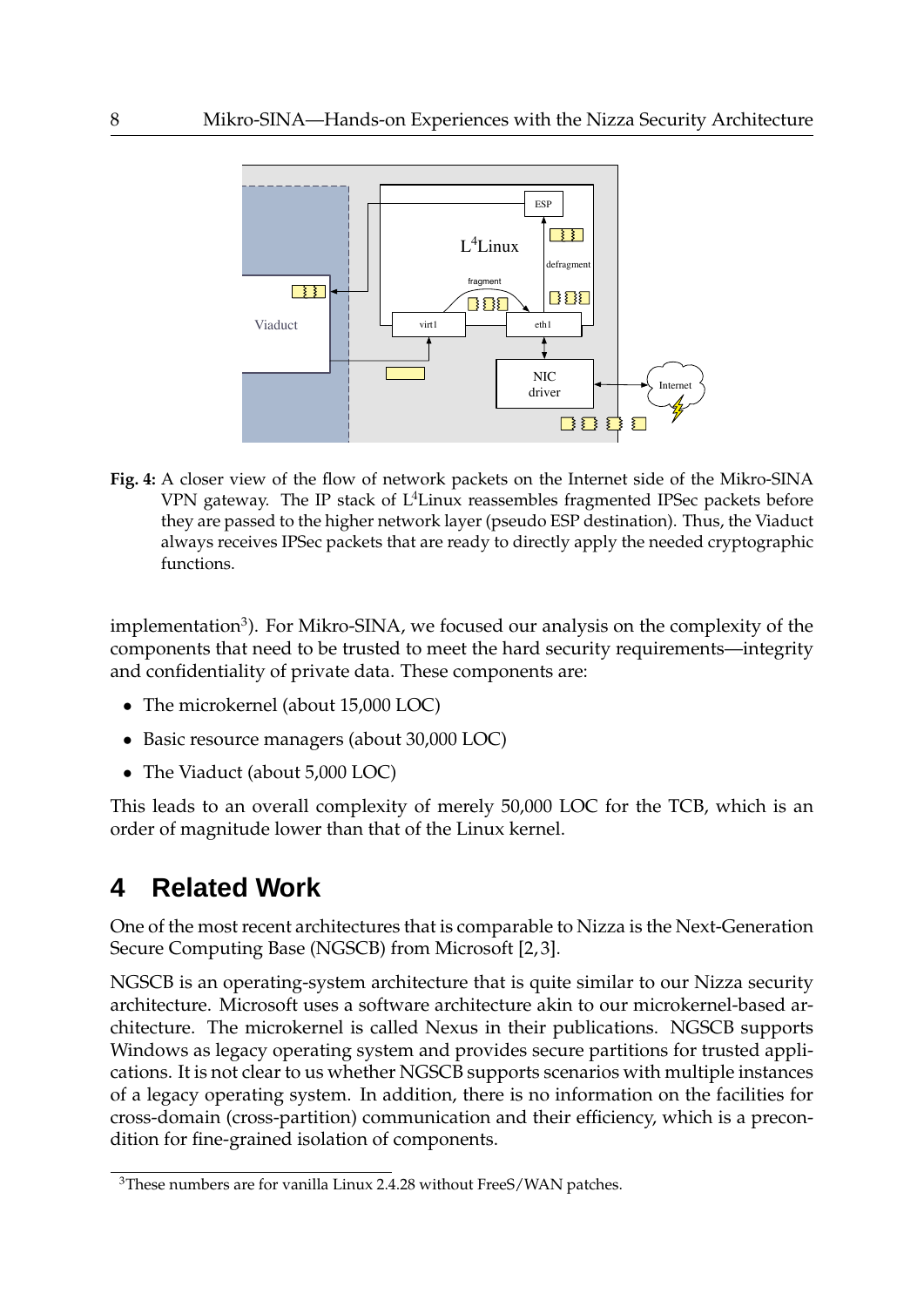The most important difference between NGSCB and Nizza is that NGSCB describes a special hardware platform [2] that is necessary to run NGSCB software. NGSCB depends on support for the secure applications in all security-critical devices and the infrastructure for that devices, such as the main-board chip set, the video adapter, the keyboard, or the mouse. Most of these hardware changes are necessary because untrusted legacy software has direct access to devices that process unprotected sensitive data.

Nizza is designed to run on standard PC hardware. Nevertheless, for specific security requirements such as attestation of the boot process, we support extended hardware (e. g., a trusted-platform module—TPM). We will also benefit from NGSCB hardware that supports DMA restriction (Section 2.3) or virtualization support, mostly with respect to performance. Because we have small trusted device drivers for the devices that process unprotected sensitive data, we do not need support for protection in these devices.

The aspect of untrusted device drivers is addressed in work by Michael M. Swift and others [11, 12]. They describe how the operating system and applications can be protected from faults in device drivers. This approach uses memory-protection techniques to isolate device drivers from the remaining operating-system kernel. The goal in this work is improved robustness of the operating system while still running unmodified drivers in their usual environment without modifying the interfaces between the drivers and the OS.

With this approach, they reach a fairly good tolerance against programming errors in device drivers and are able to recover from driver crashes. However, they do not aim on hard security objectives that must be maintained even if a faulty device driver or system component becomes malicious.

Another development we have to mention are virtual machines. Virtual-machine techniques became extremely popular in the last years. It seems to be a valuable technique for server consolidation with secure isolation among the different machine instances. With Xen [4], Paul Braham and others propose para-virtualization with slightly modified legacy OS instances as an alternative to complete virtualization. This development is quite similar to our microkernel approach and  $L<sup>4</sup>$  Linux. Even though there are important differences between pure virtual machines and microkernels, both approaches are promising regarding secure systems. You can find detailed information on that topic in [8].

# **5 Conclusions**

The main goal of this work was minimizing the complexity of the trusted components (in means of LOC) of a VPN gateway while maintaining the functionality of the originally monolithic implementation.

We met this goal by carefully revisiting the software building blocks with respect to the required security measures. We used existing legacy implementations of device drivers and protocols wherever the use of untrusted software is feasible without jeopardizing the system's security. However, untrusted software components must be assumed to